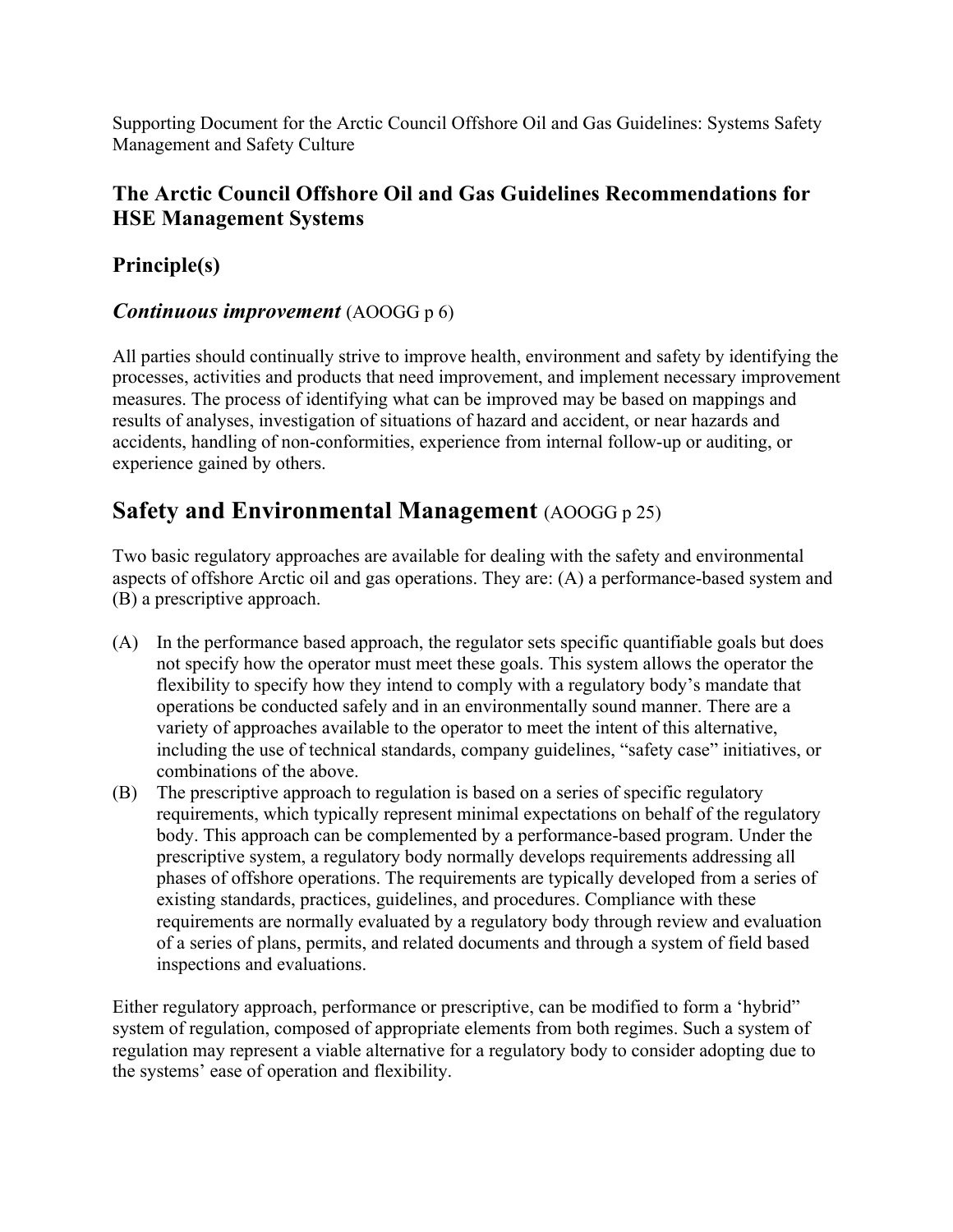Today, there has been significant interest by both the offshore oil and gas industry and the various regulatory bodies to adopt, when applicable, appropriate international standards as a component of a regulatory system (performance, prescriptive, or hybrid). Use of these international standards addresses the fact that more often than not, regulators are regulating a global industry and there is value in using global standards wherever practical.

In either approach, before oil and gas activities are approved, regulatory bodies should require the operator to demonstrate financial capacity to carry out all aspects of the operation, including responding to environmental emergencies and decommissioning of facilities. This should also include the proven ability to adequately clean up oil spills.

There are many similarities between the two systems of regulation. An important management tool to assist the operator in meeting the regulatory objectives of either system, eliminating unsafe behavior, and achieving continual improvement in safety and pollution prevention practices is defining and communicating a culture focus on safety and environmental performance to the workforce and ensuring that they are fully motivated to implement it through a management system. This philosophy can also be applied to a hybrid regulatory program. See Annex F.

## **Management Systems** (AOOGG p26)

Proper planning to address the environmental sensitivities of a project and to ensure safety of the work force is essential. Whether required by the regulator or conducted voluntarily within industry, environmental and safety planning should be contained in a formal management system. Often referred to as EMS (Environmental Management System), HSEMS (Health and Safety and Health Environmental Management System) or SEMP (Safety and Environmental Management Program) these systems focus attention on the influences that human behaviour and organization have on accidents. Various types of management system documents have been developed around the world with applicability to the offshore oil and gas industry. These include; American Petroleum Institute (Recommended Practice 75), the International Organization for Standardization (ISO 14000 and 9001 series) and Oil and Gas Producers (OGP) and UNEP/OGP publications.

These systems all have as a common and central feature a cyclic process involving sequential consideration of:

- policy and strategic objectives;
- organization, resources and documentation;
- risk evaluation and risk management;
- planning;
- implementation and monitoring; and
- auditing and review

Each step of the cyclic process requires leadership and commitment by the implementing body and the principal aim of the system is to deliver continual environmental, safety and health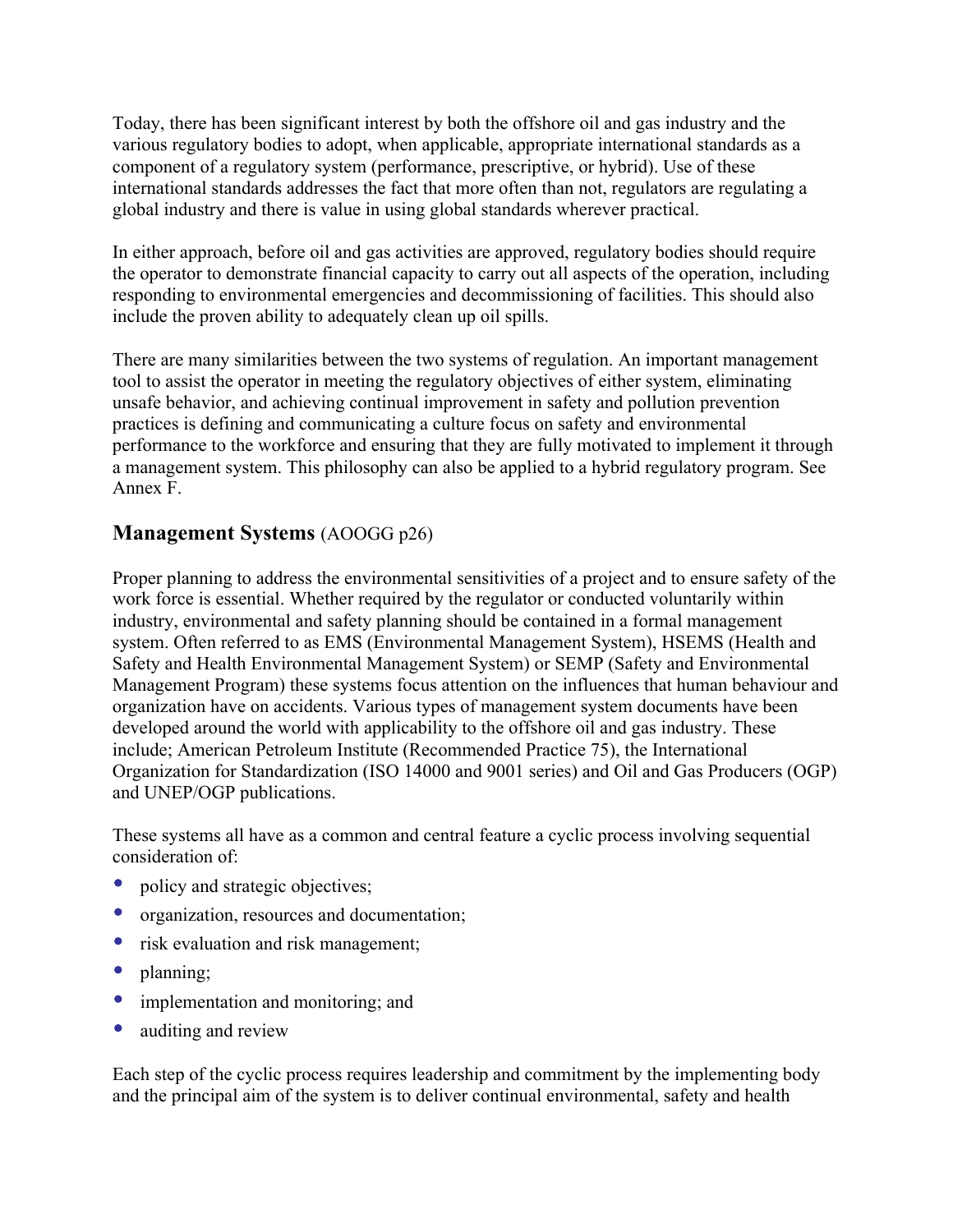performance. This is assessed by periodic audit or review of a management system's performance to ensure that necessary components are in place and that they are effective.

The key elements of a management system can be described as follows:

## **Policy and Strategic Objectives** (AOOGG p26)

The operator's management should define and document its safety and environmental policies and strategic objectives and ensure that these:

- have equal importance with the operator's other policies and objectives;
- are implemented and maintained at all organizational levels;
- are publicly available;
- commit the operator to meet or exceed all relevant regulatory and legislative requirements;
- commit the operator to reduce the risks and hazards to health, safety and the environment (HSE) of its activities, products and services; and
- provide for the setting of safety and environmental objectives that commit the operator to continuous efforts to improve performance

The operator should also take steps to ensure that all contractors engaged in operations are also able to meet the requirements of the operator management system and applicable laws and regulations.

A more detailed and specific list of possible objectives is set out in Annex F.

## **Organization, Resources and Documentation** (AOOGG p27)

Successful management of safety and environmental matters is a line responsibility, requiring the active participation of all levels of management and supervision. This should be reflected in the organizational structure and allocation of resources. The operator should define, document and communicate - with the aid of organizational diagrams where appropriate - the roles, responsibilities, authorities, accountabilities and interrelations necessary to implement the HSEMS and meet regulatory responsibilities. The operator should also stress and encourage individual and collective responsibility for safety and environmental performance to all employees. It should ensure that personnel are properly trained, competent, and have necessary authority and resources to perform their duties effectively.

## **Evaluation and risk management** (AOOGG p27)

The operator should maintain and implement procedures to identify systematically the hazards and potential effects, which may affect or arise from project inception through to decommissioning and disposal. Procedures should be maintained to evaluate (assess) risk and potential effects from identified hazards against screening criteria, taking into account probabilities of occurrence and severity of consequences for: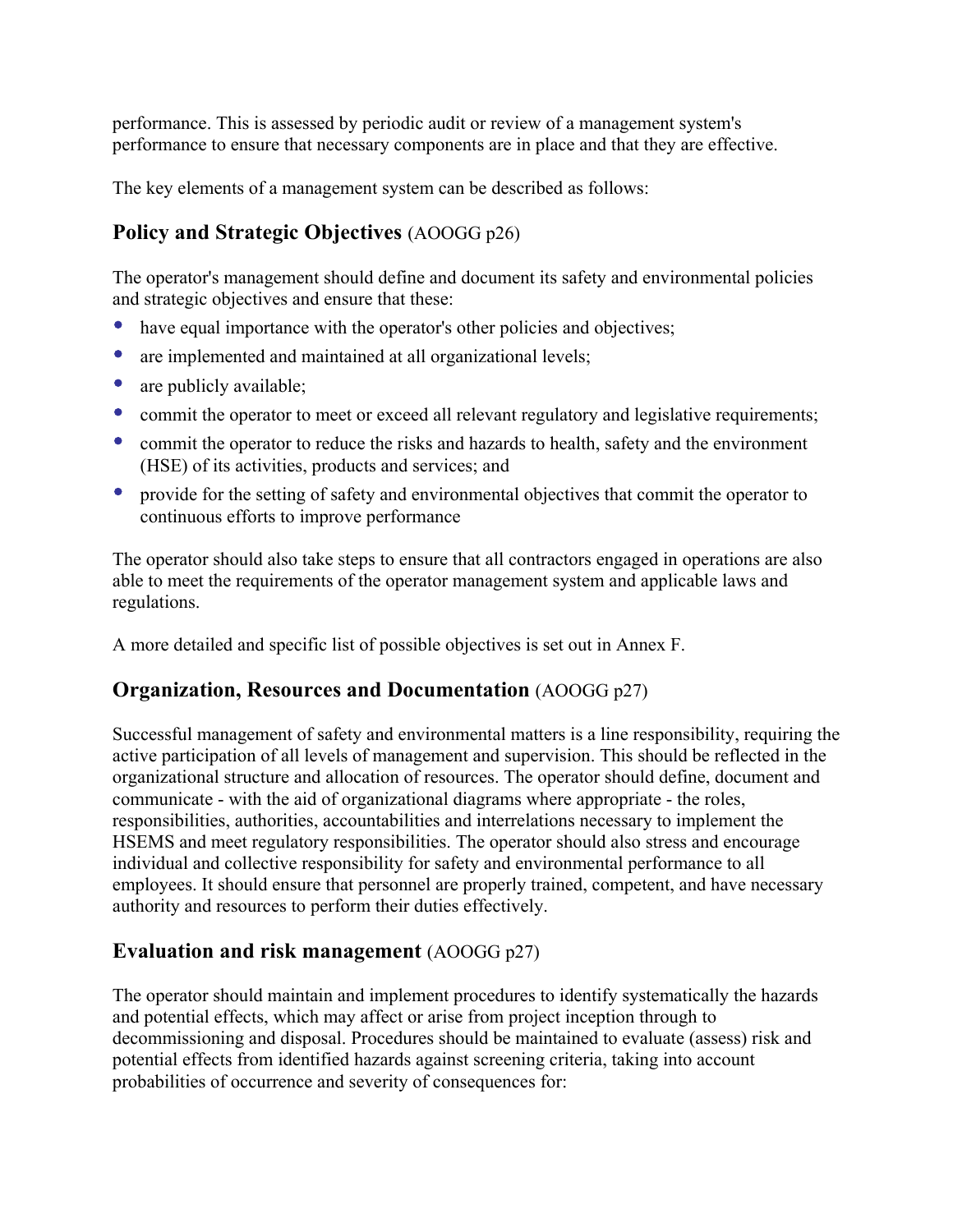- People;
- Environment; and
- Assets.

The operator should maintain procedures to select, evaluate and implement measures to reduce risks and effects throughout the project. Risk reduction measures should include both those to prevent incidents (*i.e.* reducing the probability of occurrence) and to mitigate chronic and acute effects (*i.e.* reducing the consequences). In all cases, risks should be reduced to a level deemed as low as reasonably practicable, reflecting amongst other factors, local conditions and circumstances, the balance of costs and benefits and the current state of scientific and technical knowledge.

### *Risk Assessment and Environmental Risk Analysis* (AOOGG p.16)

The reason for a risk assessment or analysis is to determine if an action has an acceptable level of risk. Both regulators and industry use the information gathered through an EIA and risk analysis to make decisions on whether a proposed activity or development should go forward as planned, to institute preventative and mitigating measures to reduce risk, or to chose another alternative action.

Prior to carrying out an environmental risk analysis, risk criteria should be defined. The risk criteria should be documented and the regulator and/or operator should update the criteria during the course of operations as appropriate and necessary for enhancing the safety level and as an effort to achieve the objectives defined for the activities. Risk or acceptance criteria must at a minimum incorporate national and international laws and standards. Consultation should also include input from local communities and interested parties for risk criteria analysis. If data is insufficient to define risk criteria, then the risk assessment should also incorporate the precautionary principle as reflected in Principle 15 of the Rio Declaration.

The environmental risk analysis should be initiated as soon as practical to allow time if needed for public consultation. The analysis should be valid for the period of the year the operations will be carried out. If there is uncertainty of the timing of operations, the analysis should be valid for a longer period.

Risk associated with offshore oil and gas activities has two main elements--the risk that an event might happen, such as an oil spill, and the risk that something will be impacted, such as ecologically sensitive areas. A risk assessment should be carried out in order to estimate the risk of an acute oil spill or other event. An environmental risk analysis should be conducted to identify impact sensitivities from an acute spill or event, as well as, spills that result from routine operations, including approved discharge of drilling fluids or cuttings. The analysis of each potentially affected environmental resource should clearly distinguish between the risk of oil spills or other accident and impact severity. The risk of contact in an acute spill does not influence the impact severity. Probabilities related to acute oil spills should be estimated or modeled based on geological studies on resource estimates and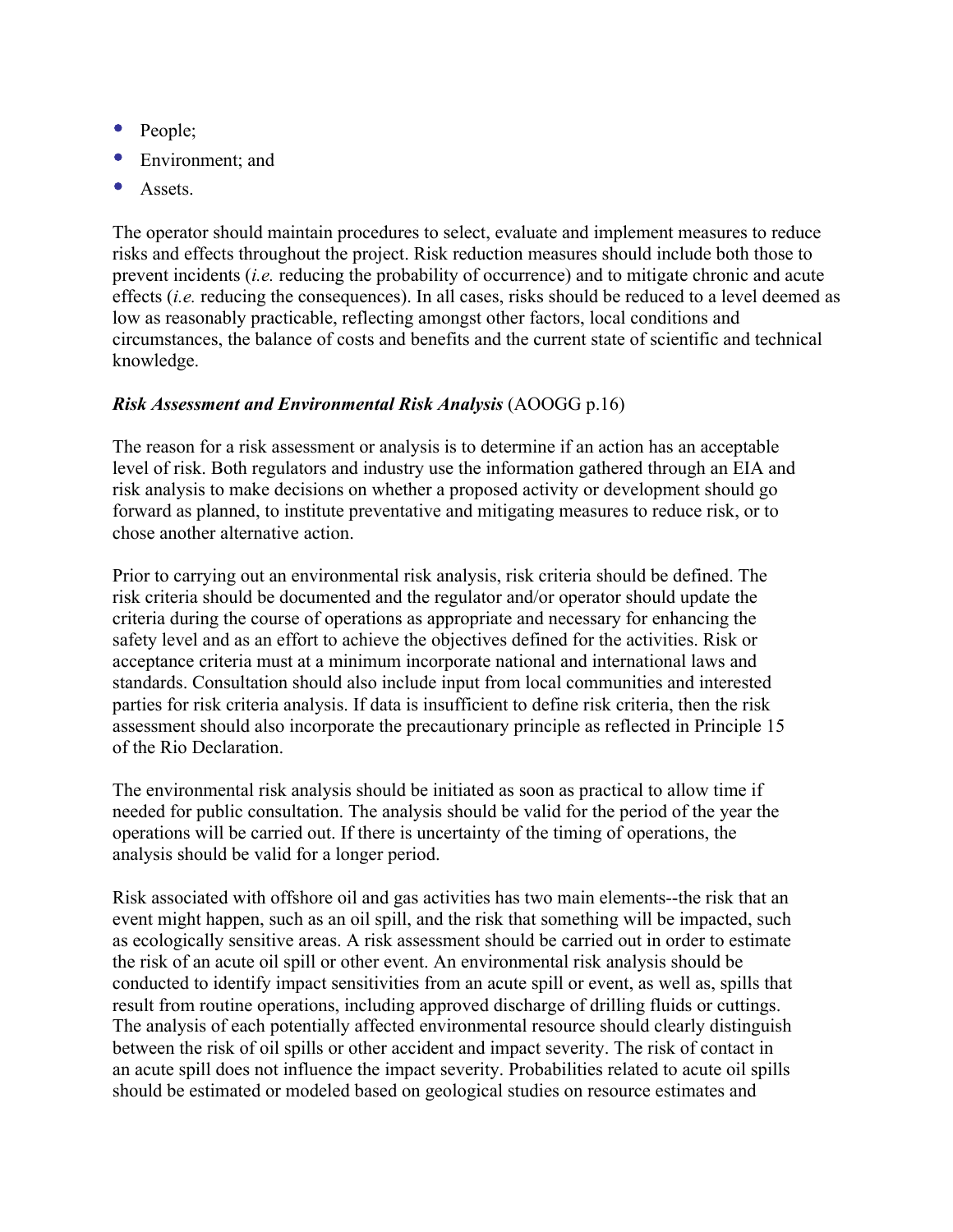distribution, development scenarios, site-specific and regional considerations, exploration and production plans, and historical data. An analysis of response strategies, techniques, and capabilities should be conducted to determine the efficacy and feasibility of oil spill response throughout the year.

The analysis also should identify the need for risk reducing and contingency measures. Requirements stipulated by or in law or regulations, including requirements for risk reducing measures and the operator's safety objectives, should form the basis for defining an acceptable level of risk.



Flow Chart depicting an environmental risk analysis scheme (Annex F AOOGG,

2009, p. 88) (Note that this report suggests using a Bow-Tie Risk Diagram as a supplement or replacement for

this flow diagram)

## **Planning** (AOOGG p27)

The operator should maintain, within its overall work program, plans for achieving environmental objectives and performance criteria. These plans should include:

a clear description of the objectives;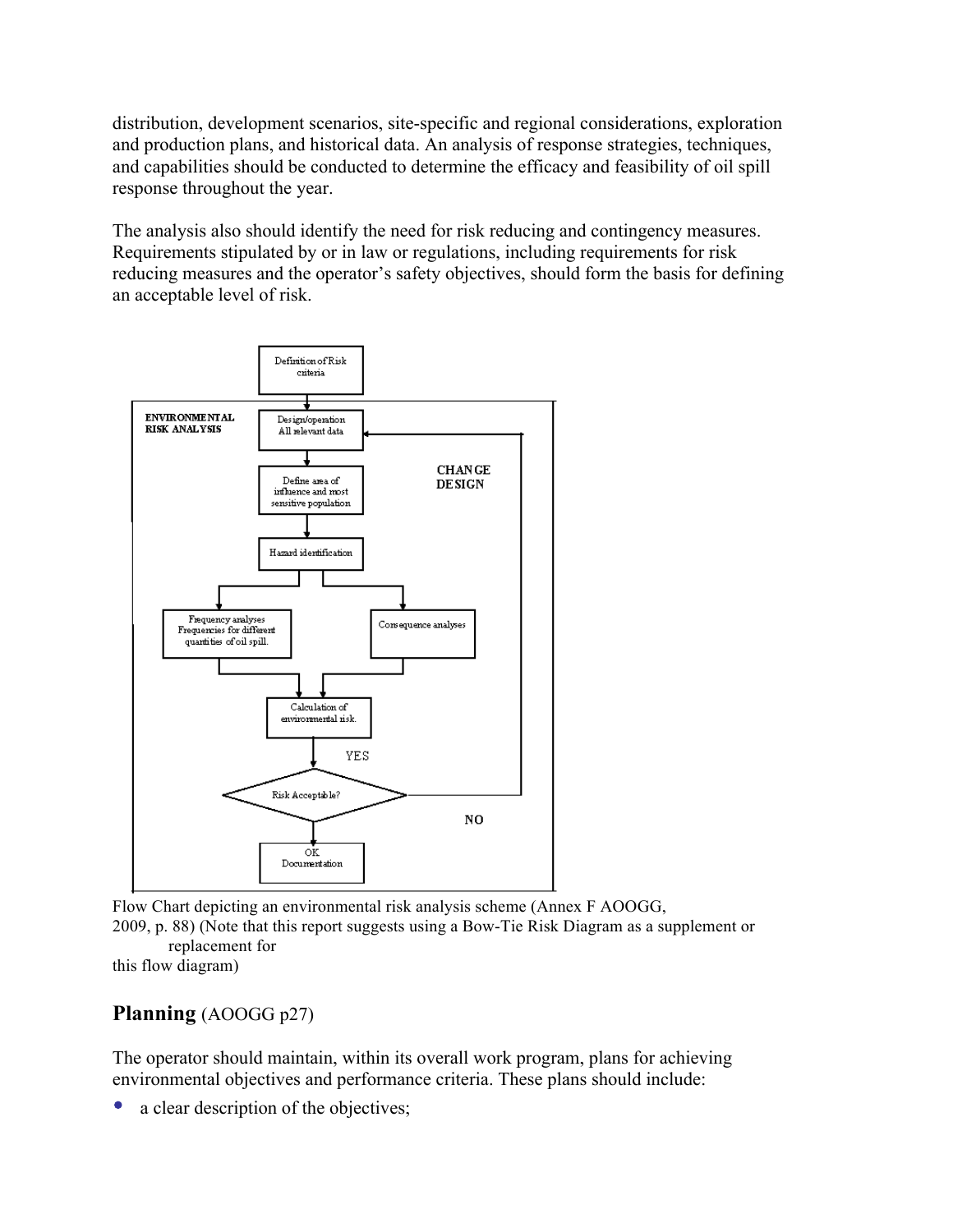- designation of responsibility for setting and achieving objectives and performance criteria at each relevant function and level of the organisation;
- the means by which they are to be achieved;
- time scales for implementation;
- programs for motivating and encouraging personnel towards a suitable HSE culture;
- mechanisms to provide feedback to personnel on environmental performance;
- processes to recognise good individual and team environmental performance; and
- mechanisms for evaluation and follow-up.

The operator should develop, document and maintain and review plans and procedures for responding to emergencies. These plans and procedures should reflect site-specific characteristics. In order to assess effectiveness of response plans, the operator should maintain procedures to test emergency plans by scenario drills and other suitable means at appropriate intervals. Plans should be revised and updated as necessary in light of experience gained. Plans should be available to the affected communities and the public at large.

## **Compliance Monitoring, auditing and verification** (AOOGG p28)

Compliance monitoring, which include carrying out audits, inspections and verifications, are key activities for the authorities when it comes to following up the petroleum activities in the Arctic. Compliance monitoring may be carried out within a variety of organizational frameworks. For example, the recommendations of the European Parliament and Council provides for minimum criteria for environmental inspections in the European Union (EU).

The regulatory supervision should cover all stages of design, fabrication, installation, operations and removal of offshore installations. It should address all relevant parts of the operating company's management systems, such as procedures for ensuring compliance with legislation, licences, permits, and approved plans, as well as how the carrying out of activities are documented and reported. The regulatory supervision should also encompass the company's systems for pollution control and environmental monitoring, drilling and well operations techniques, production, and pipeline operations.

Representatives of the regulatory agencies should have the legal base to take appropriate action in case of violations, noncompliance, or if the operator fails to react adequately to dangerous situations. These actions can include issuing warnings, injunctions, shutting down specific operation, a complete shut-down of the installation, withdrawal of environmental licence or permit, or initiating prosecution by the relevant authority.

Authorized and qualified representatives from the regulatory agencies should have the legal base to access the installations and to see all relevant documentation and equipment at any time. The operating company shall provide for, as far as practical, the accommodation and necessary transportation.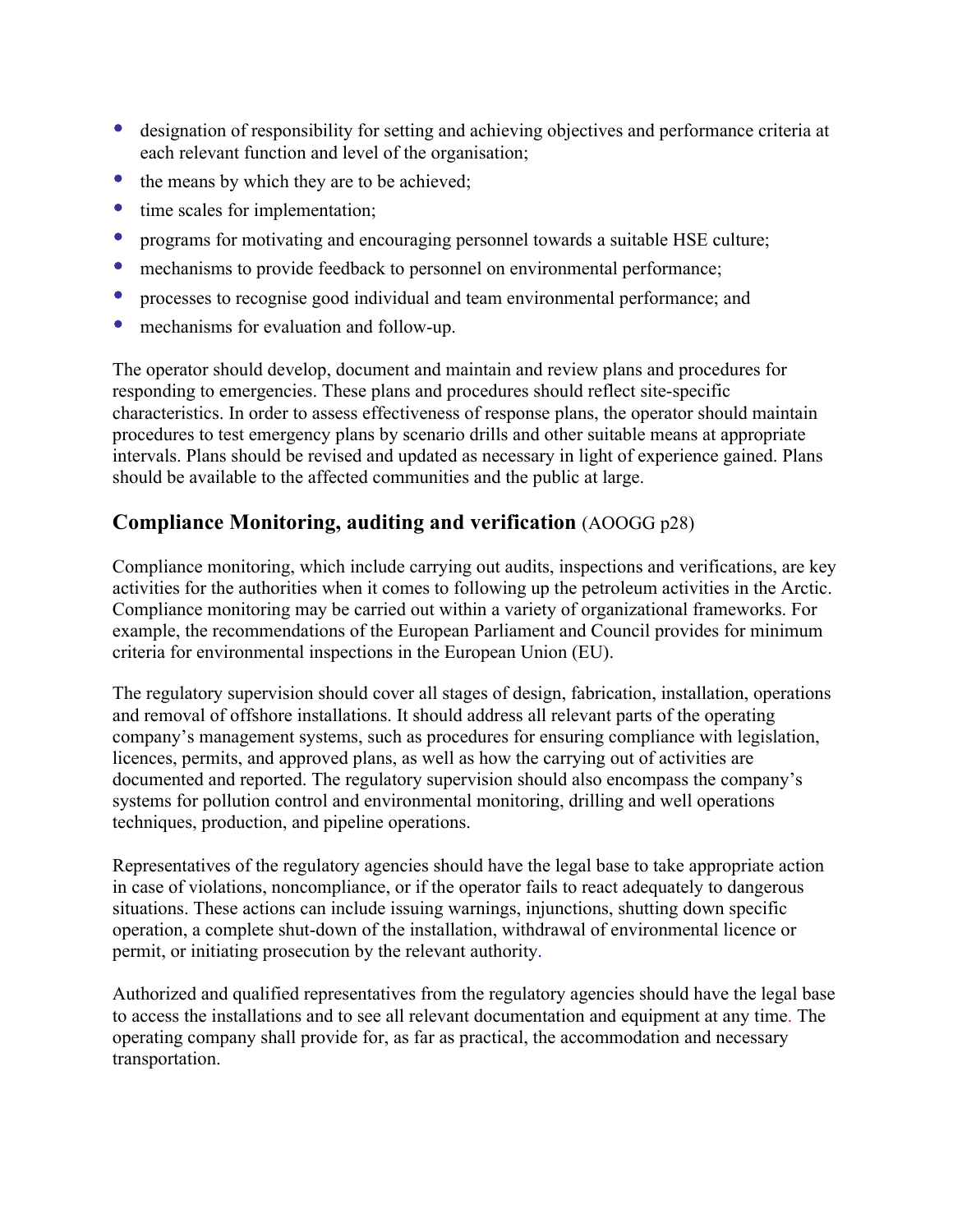Compliance monitoring may be carried out regularly as a part of a programme, or unscheduled in response to complaints, in connection with the issuing, renewal or modification of an authorisation, permit or licence, or in the investigation of accidents, incidents and occurrences of non-compliance. The frequency and extent of such activities should be decided by the regulatory agencies.

The regulatory agencies should establish plans for these supervisory activities. The extent and the issues to be covered should be based on the relevant regulatory requirements, the previous experience with the operators' compliance, environmental and geologic conditions, the type of activity carried out by the operator, the type of technology applied, reported accidents and incidents, and general knowledge regarding the operator and its ongoing activities. The plans should be available to the public.

Procedures should be maintained for compliance monitoring to:

- determine whether environmental management system elements and activities conform to requirements in the legislation, and are implemented effectively;
- examine line management systems and procedures, field operations, internal compliance monitoring practices, and data to see if they fulfill the company's environmental policy, objectives, and performance criteria;
- review incident reporting and remedy schemes in relation to incidents that have occurred;
- find out how identified current and potential environmental problems have been dealt with by the operator and how this is reflected in the environmental management system;
- determine compliance with relevant legislative and regulative requirements;
- identify areas for improvement, leading to progressively better environmental performance; and
- formulate the conclusions in a report, which must be well documented.

# *Reporting and evaluation of compliance monitoring activities* (AOOGG p29)

The reports from compliance monitoring activities should include the following information:

- (a) legal basis for carrying out compliance monitoring;
- (b) background for carrying out the specific monitoring activity;
- (c) issues covered during the inspections or audits;
- (d) non-compliances or deviations found, as well as other observations;
- (e) requirements regarding correcting non-compliances or deviations, including time lines and needs for reporting back to the authorities; and
- (f) listing parties taking part in the inspections or audits.

The reports should be available to the public.

To prevent illegal cross-border environmental practices, the coordination of inspections with regard to installations and activities which might have transboundary impact should be encouraged.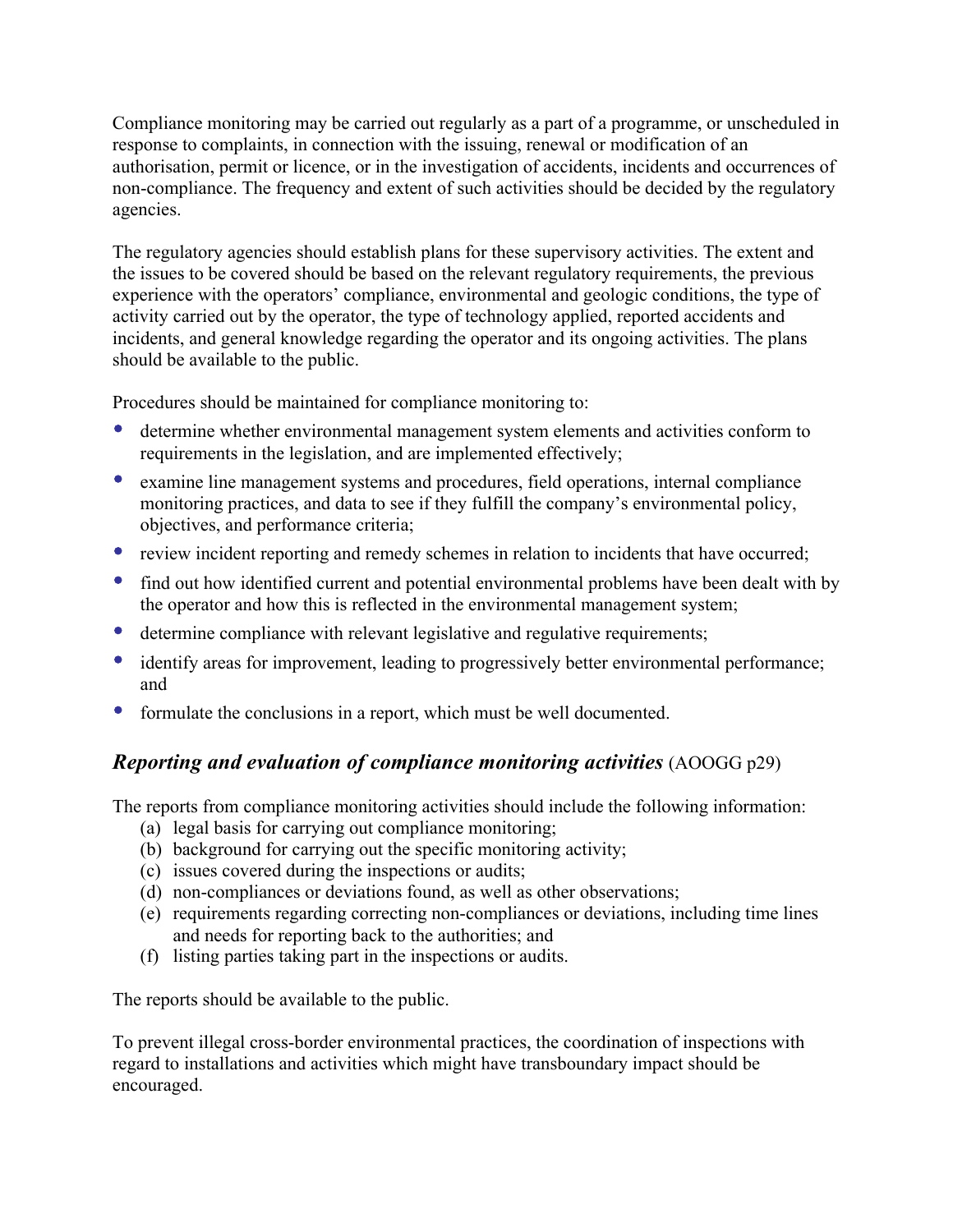# **Design and Operations** (AOOGG p36)

Offshore oil and gas activities should make use of the best available and safest technologies as appropriate and be conducted in a manner to minimize impact on the environment. Operators should identify technologies and procedures to be employed for each step of the process from prospecting to exploration, development, production, platform decommissioning, and site clearance. Regulators should examine technologies and procedures proposed for use by operators and their adequacy to ensure that they are appropriate for the Arctic.

Of primary importance is the need to ensure that wells remain under control at all times during drilling, well-completion, production, and well-workover operations. This capability must be maintained even while operating under extreme conditions.

When planning an offshore oil and gas operation, a risk analysis may be used as a tool to identify potential hazards and prevent personal injuries, loss of human lives, and pollution of the environment. Criteria used for conducting such an analysis should be based on local regulatory requirements, local environmental conditions in the area of operation, and the planned operational activity.

A risk analyses should:

- address prevention of injuries, loss of human life, and pollution of the environment;
- include risk criteria that has been defined prior to conducting the analysis and document the evaluations forming the basis of the acceptance criteria;
- be used to follow the progress of activities in planning and implementation;
- identify risk that has been assessed with reference to the acceptance criteria, form the basis of systematic selection of technical operational and organizational risk to be implemented;
- be updated on a continuous basis and included as part of the decision making process; and
- systematically follow-up implemented risk reducing measures and assumptions made in the analysis to ensure safety within the defined criteria.

### *Technology* (AOOGG p37)

Offshore platforms and other structures used for oil and gas activities in the Arctic should be designed, built, installed, maintained, and inspected to ensure their structural integrity taking into account the site-specific environmental conditions. Standards exist for the construction of fixed offshore platforms, including those constructed of steel and concrete; mobile offshore drilling units; and floating production, storage and offloading units (FPSOs). (FPSOs should be double hulled). Standards, such as those under the International Organization for Standardization (ISO), are under development for offshore artificial islands including those constructed of sand, gravel and ice. In iceberg-prone areas, provision should be made for the emergency removal of removable installations.

Employment of effective well control technology and practices including incident drills and exercises will lower the risk of blowouts and unintended release of other hazardous substances.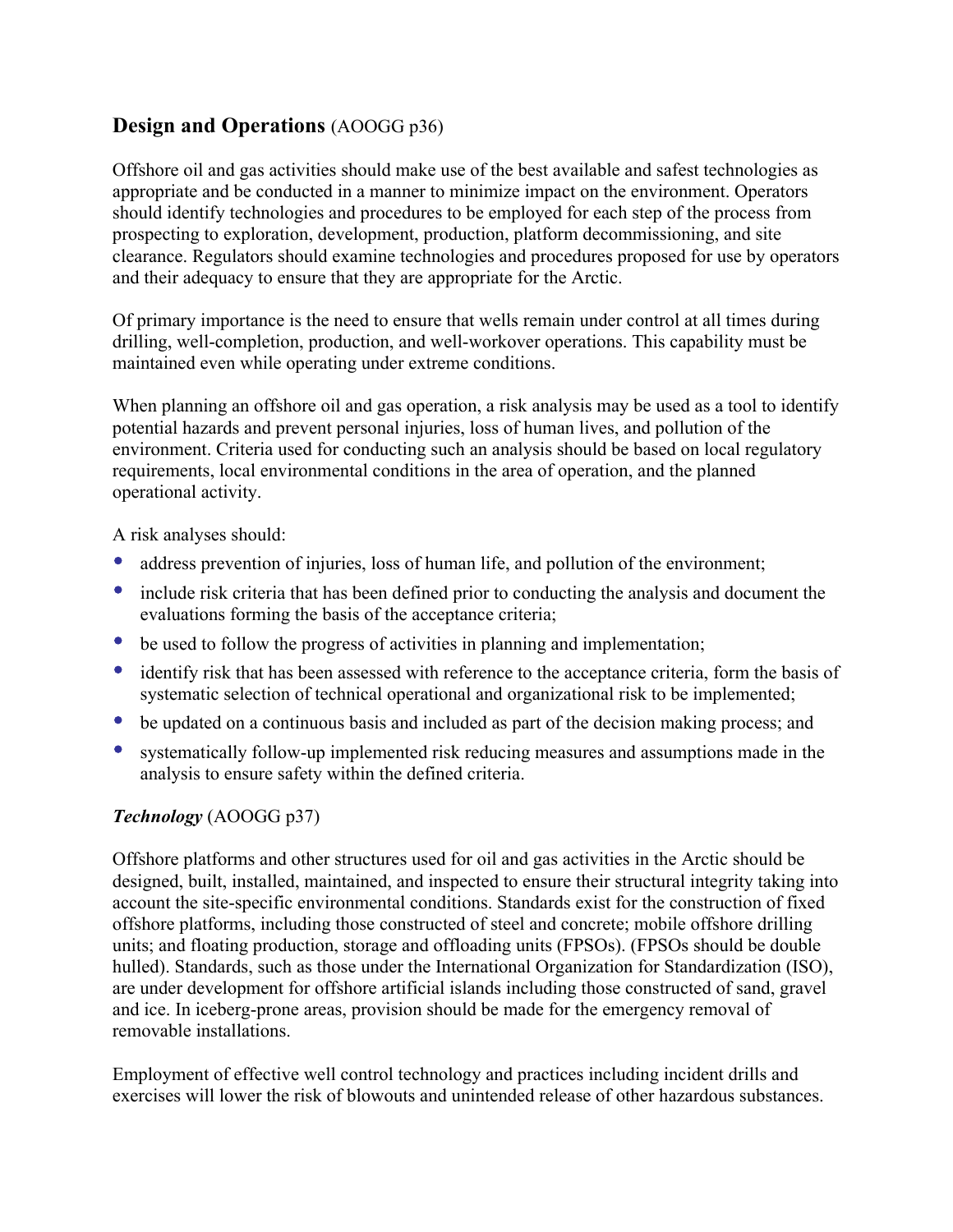Blowout preventers and related equipment should be suitable for operation in subfreezing conditions. Drilling fluids, well casing programs, cements, emergency well shut-in procedures and well safety programs should also be suited to Arctic conditions including moving ice and possible subsurface permafrost.

Pipelines should be installed, operated, and maintained in a manner that minimizes disturbance of sea floor habitat and does not unreasonably interfere with other uses of the sea floor in the area. Pipelines should be installed only after a thorough survey of the seafloor for hazards or cultural resources. Design of offshore Arctic pipelines should follow recommended practices such as those from Det Norske Veritas or the American Petroleum Institute and take into account factors such as thaw settlement, near shore strudel scouring, and ice keel gouging. Pipe properties, instrumented internal inspection techniques, leak detection systems and techniques, cathodic protection, and preventive maintenance must also be considered in the design of Arctic pipelines.

### *Procedures* (AOOGG p37)

Procedures relevant to the special conditions in arctic areas should be worked out as a part of the operator's management system.

Operators should submit a summary of the proposed project at the outset, followed by more detailed information prior to the initiation of each major activity, such as the drilling of a well. The application should describe all procedures to be employed, including those necessary to prevent harm to life and the marine environment. Special attention should be paid to operations in offshore areas underlain by permafrost.

Safe work procedures should be developed for all phases of the proposed operations, including construction activities, transportation, equipment operation and maintenance, safety tests and drills. For example, well-control exercises should be conducted regularly for each crew to develop an adequate level of response proficiency to conditions threatening a blowout. Exercises should cover a wide range of situations. As appropriate, procedures should also be developed to ensure that hot work, welding, burning, cutting, and other operations with the potential to cause ignition of flammable vapors are conducted safely. Safe work procedures may also be developed for cold work such as use of radioactive material, trenching and excavating, and work on fire suppression, gas detection or emergency shutdown devices. These procedures may include issuance of a work permit.

Procedures should be developed to protect personnel from the toxic effects of hydrogen sulfide, if it is encountered during drilling and production.

Decommissioning, and site clearance are discussed in Section 8 (**Site Clearance and Decommissioning**). Operators shall incorporate into the design of an installation needed measures to ensure that removal of the installation can be accomplished without causing significant impacts on the environment.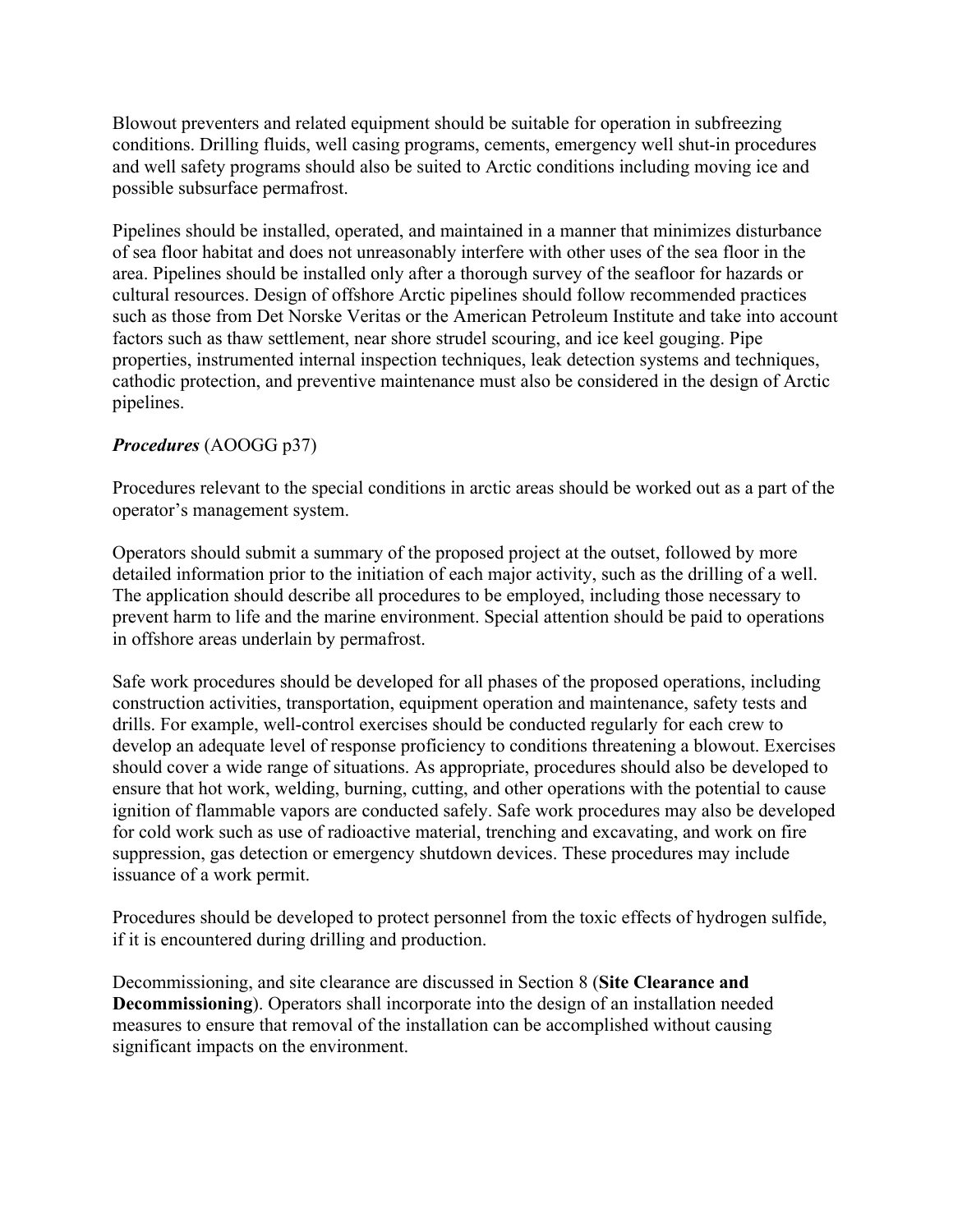## **Human Health and Safety** (AOOGG p38)

Threats to human health and safety including unsafe working conditions are factors contributing to accidents that could lead to environmental pollution. Possible threats or hazards affecting the health and safety of personnel in Arctic offshore oil and gas activities take many forms and comes from multiple sources. Principal sources include, but are not limited to, the harsh Arctic environment, the structural integrity of the installation, blowouts, fire and explosions, equipment failure, the transfer of personnel and supplies, and drilling, production, well completion, and workover operations.

All offshore activities should be conducted in a safe and skillful manner and equipment maintained in a safe condition for the health and safety of all persons and the protection of the associated facilities. All necessary precautions should be taken to control, remove, or otherwise manage any potential health, safety or fire hazards.

### *Management System and Work Procedures* (AOOGG p38)

One way to manage potential risks is through the use of an appropriate management system. A management system or plan should address the identification of potential hazards, the evaluation of risks to the health and safety of personnel and procedures to eliminate or reduce health and safety risks (See 5.1 **Management Systems**). Management plans should:

- identify and recognize significant health and safety risks;
- evaluate significant health and safety risks;
- plan and implement actions/procedures to manage risks;
- review and test preparedness and effectiveness on a regular basis;
- establish clear lines of communication with personnel;
- provide training to personnel;
- identify appropriate personnel protection equipment; and
- communicate contents of the management plan to all personnel.

Operators should ensure that all contractors pursue established safe working environment objectives. Safe working procedures should be established for all persons, including contractors, to ensure safe working conditions for all offshore activities. In addition work permits may be required for specific work activities including hot work, cutting, and welding (see 6.3 **Design and Operations**).

Another useful tool to consider in the management or elimination of risks is through the use of a Health, Safety and Environment (HSE) Committee. HSE Committee meetings could be held to ensure that critical safety and environmental control information is communicated to all parties throughout offshore operations. HSE meetings would coordinate among the operator, contractors, and employees to ensure a mutual understanding of potential hazards in working environment. Meetings would allow employees an opportunity to express safety concerns to be addressed by the operator.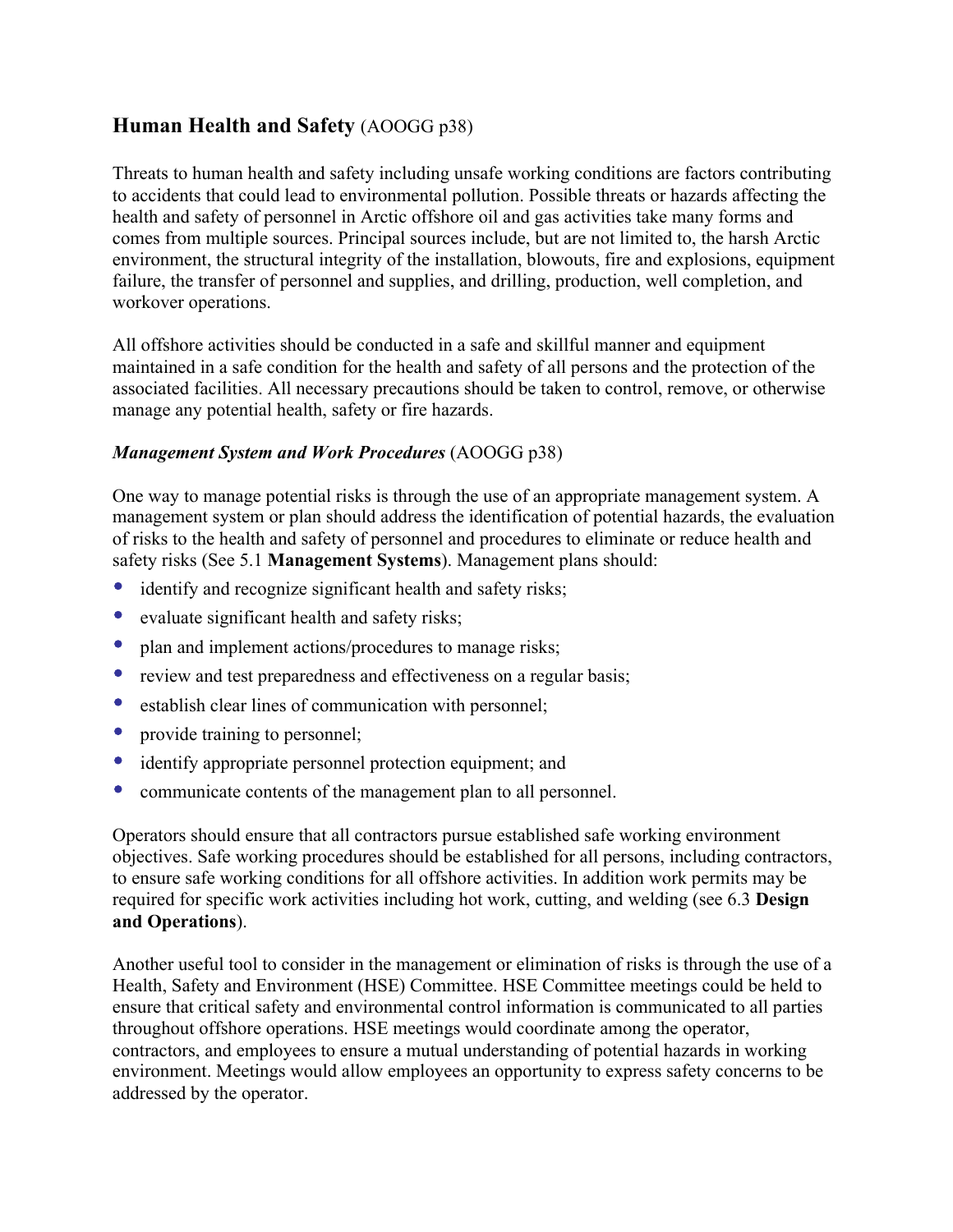## **Training** (AOOGG p40)

Trained operator and contract personnel are the key to safe and environmentally sound oil and gas activities. Appropriate training plans, programs, and practices addressing offshore Arctic oil and gas activities should be established and implemented for these personnel in accordance with their duties and job responsibilities. (Refer to Section 7, **Emergencies**, for information concerning response training).

All personnel should be provided with training on basic safety and environmental issues and procedures specific to the offshore environment prior to assuming their duties. This training should provide personnel with the necessary skills and knowledge needed to conduct their jobs in a safe manner, provide for health and safety of all persons, and protect the environment.

Training programs should provide instruction on the operation of equipment, offshore operating practices, offshore emergency survival and fire fighting, local or regional regulatory requirements. It should include Arctic cultural, social, and environmental concerns including marine mammal interactions as dictated by an individuals' job responsibilities. Where appropriate, indigenous and traditional knowledge should be used in training programs.

Supervisory personnel should have a thorough knowledge of the operations and the operating procedures for which they are responsible. Individuals responsible for drilling, well completion, or workover operations should be properly trained in well control. Individuals responsible for production operations should be properly trained in production safety system operations.

A person designated by the operator to be in charge of the offshore operation should have a thorough knowledge of the operations and the operating procedures they are responsible for, and training in the following areas as appropriate:

- leadership and command ability;
- communication skills;
- team building;
- crisis management; and
- installation specific emergency training.

Periodic refresher training should be provided to personnel as appropriate. As required, procedures should be developed to monitor the effectiveness of training programs.

# **Emergencies** (AOOGG p43)

Arctic States that are party to the International Convention on Oil Pollution Preparedness, Response and Cooperation (OPRC 1990) and/or the International Convention for the Prevention of Pollution from Ships (MARPOL 1973/1978, Annex I – regulations for the prevention of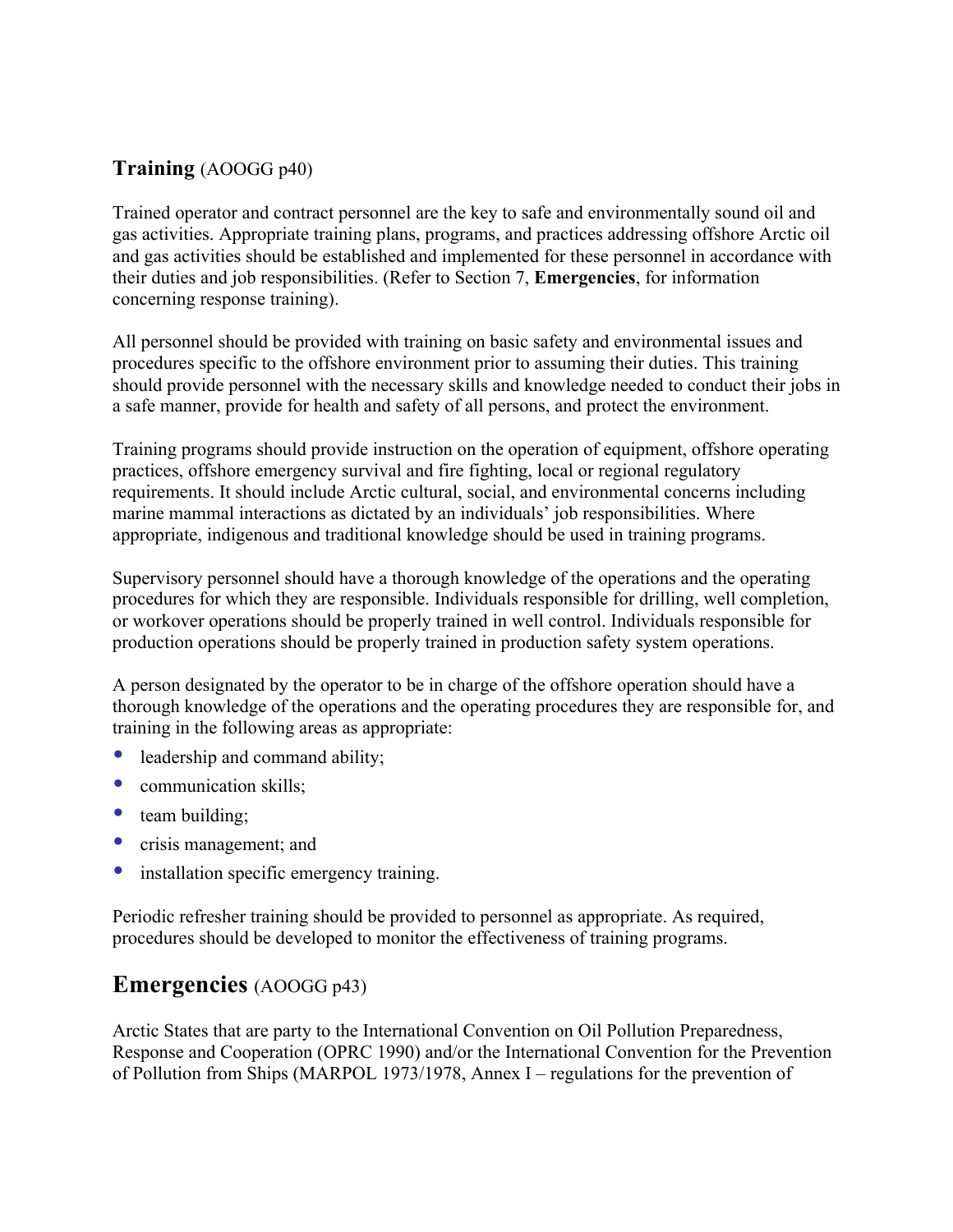pollution by oil), are required to ensure that operators have oil pollution emergency plans and that these plans are carried on board installations.

## **Preparedness** (AOOGG p43)

Operators should establish and maintain emergency preparedness so that the mitigation of an incident will be carried out without delay in a controlled, organized, and safe manner. Risk analyses should be carried out in order to identify the accidental events that may occur and the consequences of such accidental events. Hazardous situations and accidents should be defined for the operations in question. An analysis should be carried out to design the emergency preparedness requirements so as to meet the specific circumstances of the operation. Such an analysis should include oil spill response strategies, techniques, and capabilities. The emergency preparedness required for the operation should be incorporated in the design and modification of the oil and gas installation, and for the selection of equipment. The performance requirements expected of both standby vessel and ice roads in emergencies should also be defined. This should include design criteria, equipment and manning requirements for standby vessels and design criteria and construction and maintenance requirements for roads. Emergency preparedness should be part of the safety and environmental program to ensure its integration into all phases of the operation in question.

Preparedness relating to oil pollution should ensure that the source of any oil pollution is first secured, and any release is effectively contained and collected near the source of the discharge as quickly as possible. Particular attention should be paid to response contingencies in ice conditions, where oil spill response, including containment, may require a range of techniques depending on the condition of the ice. The preparedness should also address protection of public health, environmental resources including shorelines, ice and water interfaces, and economic and cultural resources. The health and safety of all persons who may be involved in an incident (e.g., local populations and their representatives, responders, volunteers, etc.) should be a predominant consideration, and should be integrated into the overall emergency preparedness regime.

The communication within the emergency preparedness organization should ensure effective administration and control of all response resources when abnormal conditions and emergencies occur. The means of communication and their use should ensure unambiguous and effective transmission of information.

A key factor in preparedness is ensuring that personnel involved in the response are trained and instructed in their roles and duties.

Preparedness planning of the operator should include co-ordination with any relevant municipal, local, state or federal emergency response plan.

Governments are responsible for oversight including national emergency contingency planning. Governments should also make appropriate arrangements that facilitate international coordination and cooperation.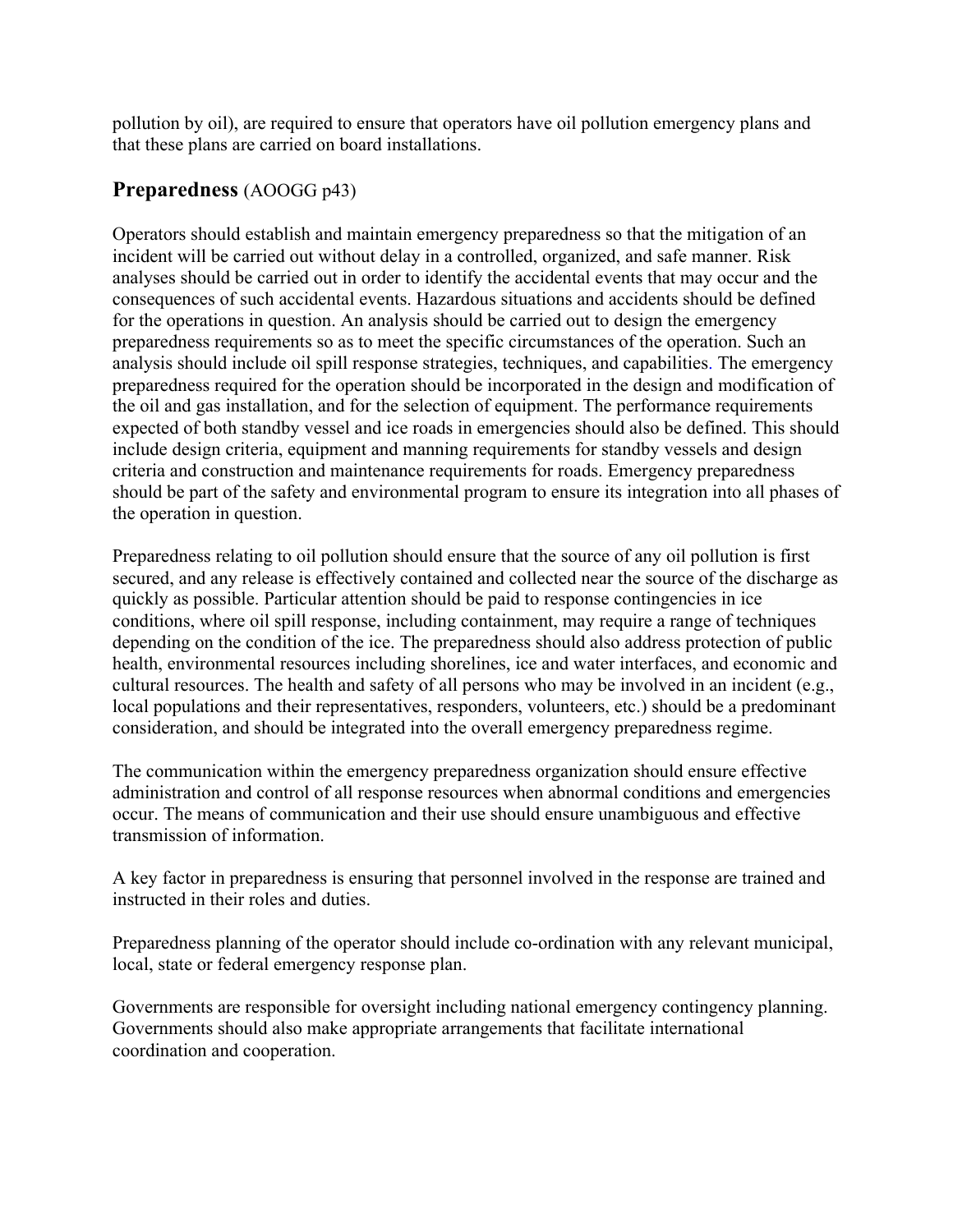# **Response**

#### *Contingency Planning* (AOOGG p44)

The contingency planning process is one of the key best management practices for evaluating the environmental effects of the response operation. Through the planning process, response options (e.g., no response, dispersant use, in situ burning, or mechanical recovery) can be fully evaluated under varying weather and ice conditions to decide ahead of time which options may be most successful in minimizing the effects of a spill and subsequent clean-up operations. By conducting this risk assessment through a multilateral contingency planning process such issues as disturbance to marine mammal migration from response, including ice-breaking activities can be evaluated in the context of each response measure and/or a combination of response measures. Through a multilaterally developed plan, response options would be vetted through the countries in preparation for an incident. The plan should establish training schedules so that response organizations are exercised periodically, and communicate on a regular schedule.

A multilateral Arctic response plan would delineate regional response zones, clearly identify the lead response group for each region and identify response groups to cascade in to help with the response. The plan would identify roles and responsibilities, would be maintained so contacts could be made effectively given an incident, and would identify response capabilities (personnel, equipment, platforms, communication, infrastructure, etc.) for each region.

### *Emergency Response Plans (AOOGG p44)*

Refer to the EPPR Field Guide for Oil Spill Response in Arctic Waters for a practical introduction to oil spill response. Emergency response plans should address abnormal conditions and emergencies that can be anticipated during the oil and gas operation being carried out, including:

- personnel injury or loss of life;
- loss of well control, or release of flammable or toxic gas;
- fire, explosion or other emergencies that may occur;
- damage to the oil and gas installation;
- loss of support craft including aircraft;
- spills of oil or other pollutants; and
- hazards unique to the operation including ice encroachment; uncontrolled flooding of the installation; loss of ballast control or stability; pipeline leaks or ruptures; vessel collision; and heavy weather and difficulties with support facilities such as ice roads, aircraft or shuttle tankers.

#### *Contents of Emergency Response Plans* (AOOGG p44)

An emergency response plan should contain at least the following elements:

• a description of the response organization, clearly stating its structure, roles, responsibilities and decision-making authorities;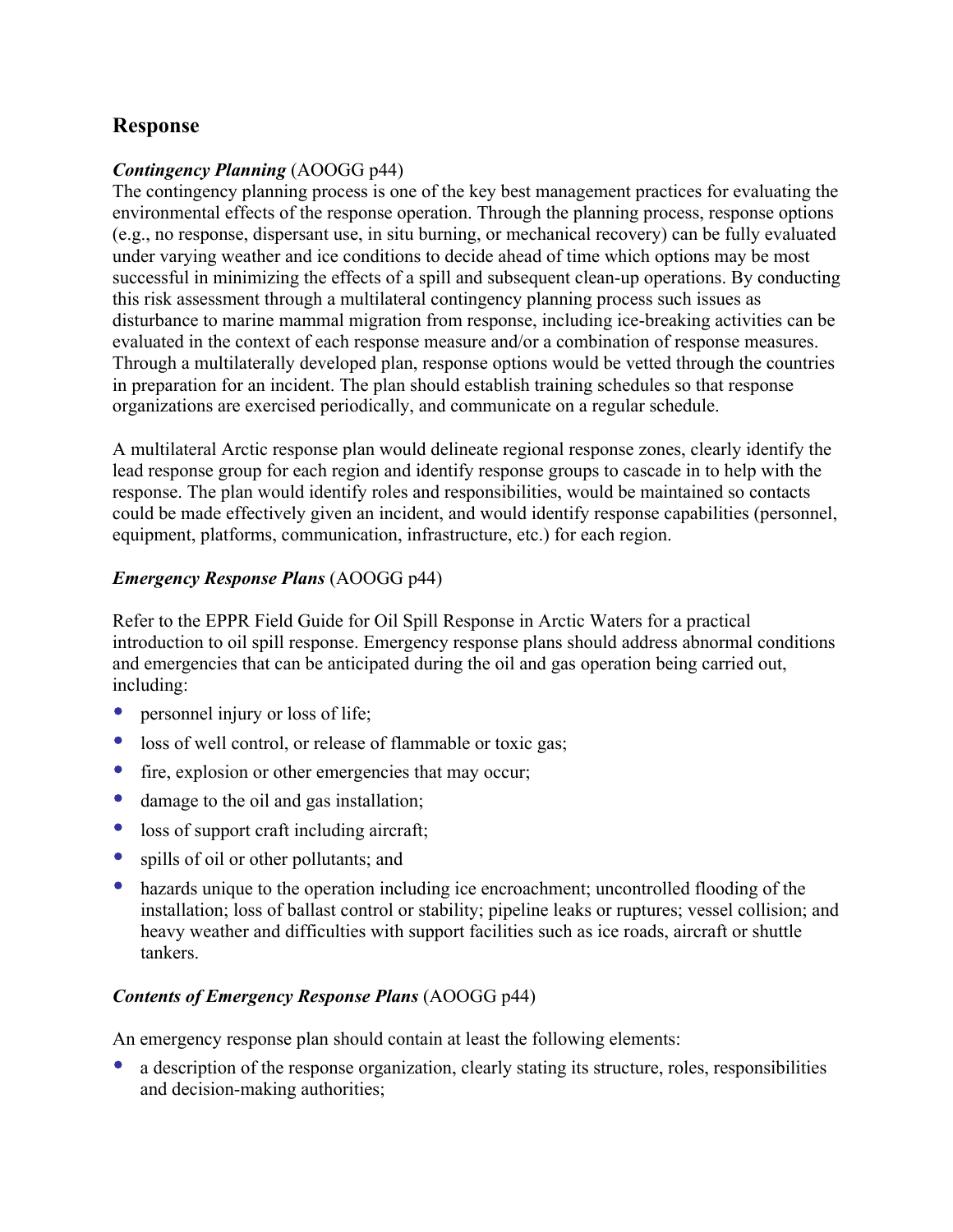- policies and procedures for responding, including a summary of equipment to combat the particular condition or emergency situation, clearly stating the make and type of equipment, its capacity, location, type of transport, field of operation and operational procedures and training for operating staff. The procedures should include each key person's duties, when and how the emergency equipment is to be employed, and the action to be carried out. Policies should state measures for limiting or stopping the event in question and conditions for terminating the action. The procedures should be designed so as to be expedient to use for the emergency;
- a description of the alarm and communication systems, including notification criteria, reporting procedures and policies regarding government notification. Primary and secondary communication facilities among operational components should also be identified;
- Alert Criteria, whose procedures should list precautionary measures to secure the well and evacuate personnel in the event of damage from severe weather, sea, ice, erosion or other event;
- On-Site First Aid List available backup medical support, medevac facilities and other emergency facilities, such as emergency fueling sites. Also describe required survival equipment, including extreme weather survival gear, alternate accommodation facilities, and emergency power sources; and
- Relief Well Arrangements The operator should outline his immediate response to a well control incident or blowout. Also, the operator should demonstrate the availability of the necessary equipment, and support systems to be utilized.
- Designated response operation center to coordinate response actions; and
- "Emergency response contact list" in order to identify who and how key responders to an emergency are to be contacted.

### *Oil Spill Response Plan* (AOOGG p45)

Operators should be required to have site-specific or operator-specific plans. An oil spill response plan addresses an oil spill volume based on relevant well data, catastrophic loss of a tank ship or barge, or damage to a pipeline. The Plan should be supplemented by resource sensitivity maps arranged sequentially by month for those areas identified by spill trajectories as being potentially exposed to oil pollution. The plan should also describe the process for its development, which should include involvement by response entities, both government and private, health officials, scientists, local populations that may be affected, wildlife experts, trustees of resources, and anyone else who may be affected or who may have a role in the response. Operators should allow the opportunity for public review and comment of the Plan.

The oil spill response plan should include, in addition to the items described above, the following:

- a brief description of the operation;
- a description of remote sensing systems in order to detect and monitor oil spills;
- a description of the site, water depth, seasonal constraints, and logistical support;
- references to all environmental support material that would be relevant to establish cleanup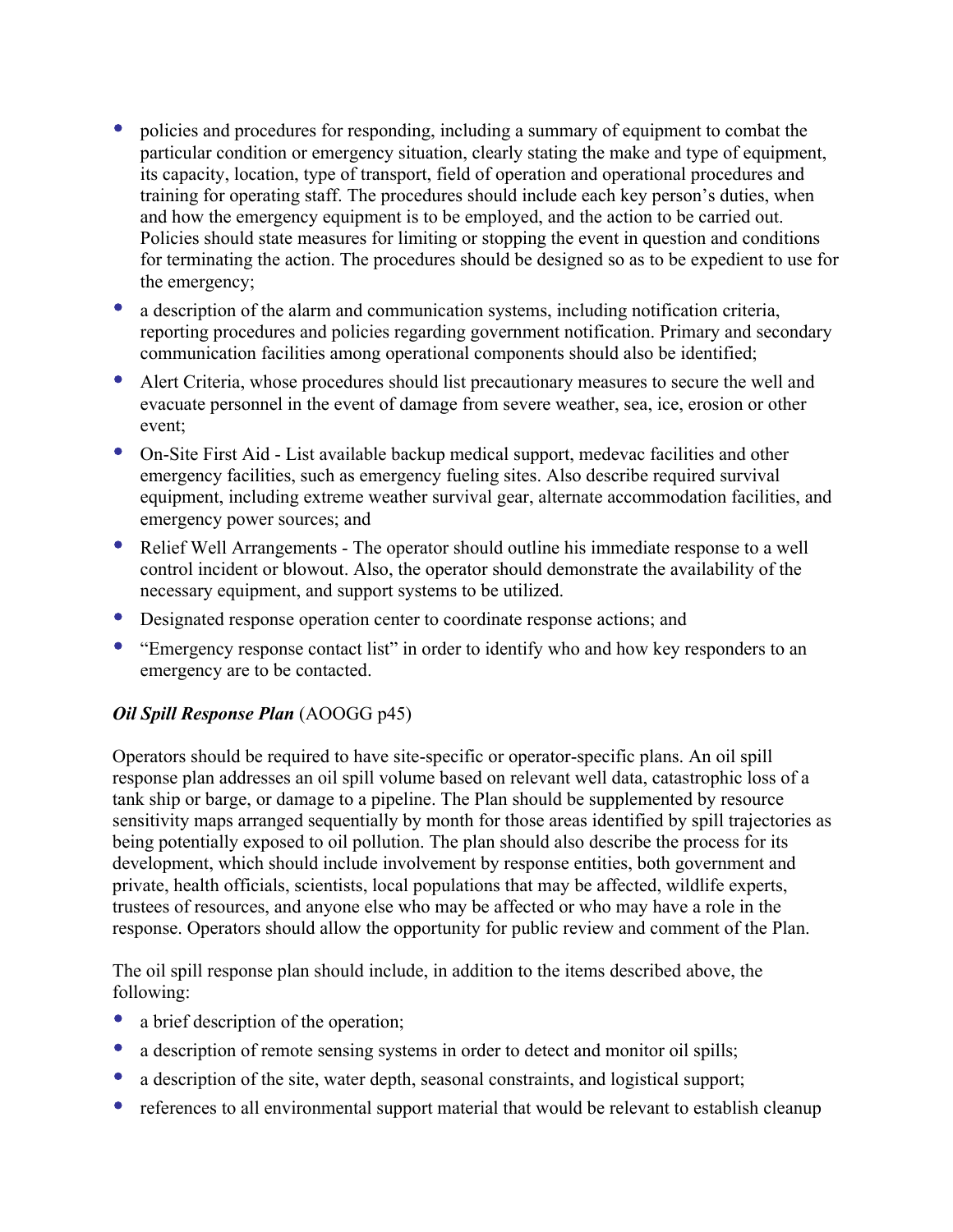priorities;

- details of the operator's capability in using real time wind and current data to implement an oil spill trajectory model both for open sea and for ice-infested areas;
- a map depicting sensitive areas to be protected;
- a description of cleanup and containment strategies required for shoreline and ice-covered areas;
- a description of alternative cleanup strategies such as the use of dispersants, in situ burning, and no response;
- a strategy to respond to small spills from the installation, shore base or loading operations;
- provisions for transport, storage, and disposal of recovered oil and oil contaminated materials;
- spill response crew relief & logistics; and
- a list or inventory of spill response equipment and their measured efficiency when used as expected in the plan.

Operators should have access to oil spill countermeasures equipment. The oil spill response plan should itemize equipment on-site for immediate containment purposes. The plan should also provide details of oil spill equipment and resources that are not onsite but will be mobilized in the event of a spill; the details should include type of equipment, required resources, logistics and timing of mobilizing the equipment to the site.

The oil spill response plan should include the qualifications and training of personnel responsible for the management of oil spill responses. It should clearly define their authority to take actions to respond to such emergencies.

A national preparedness and response system should be developed on the basis of protecting the health and safety, the environment, and the socio-economic interests of the nation's citizens. Oil spill response plans must take the existence of ice conditions into account. Broken ice conditions make it difficult to respond to oil spills with conventional mechanical response equipment because oil can be trapped in melting or freezing ice and require the coordinated application of a suite of response strategies. Through ice movement and drift, oil can be carried a long distance from the original site of the spill. Deployment of oil tracking buoys in the ice can aid in maintaining knowledge of the position of the oil. Where ice conditions exist, oil spill response plans must outline the strategies to be used, list the equipment to be deployed, and techniques to be implemented including for tracking oil in ice and for alternative response measures.

### *Exercises and Drills* (AOOGG p46)

To enhance response capabilities, response organizations should conduct regular safety and emergency response drills during which trained workers and emergency responders carry out regular exercises. Drills include desk-top exercises and actual equipment and operational deployment exercises. Such drills should be conducted by operators as well as by relevant government authorities in their areas of responsibility, such as coast guards for marine spills.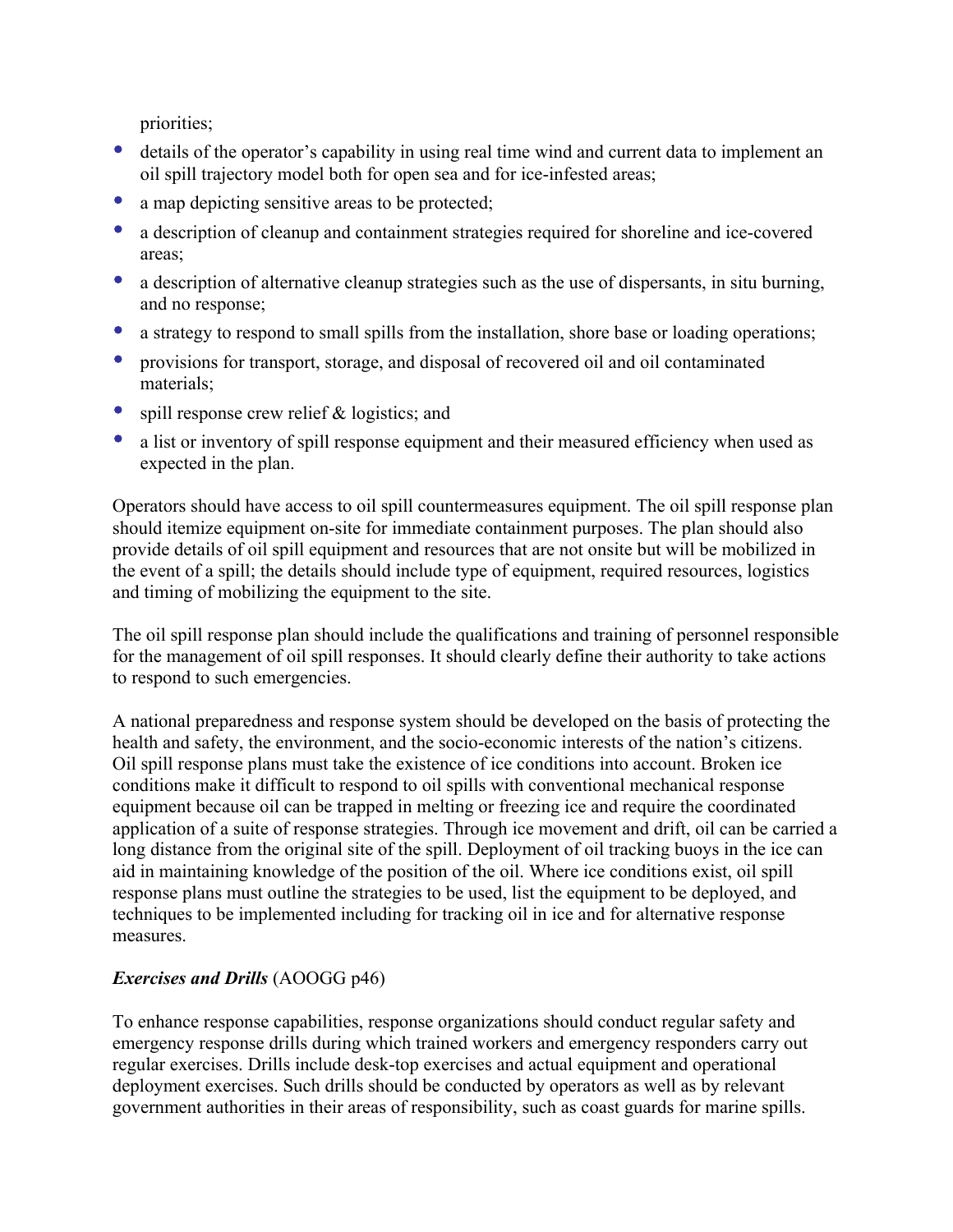### *Ice Management Plan* (AOOGG p47)

Where there may be pack ice, drifting icebergs or ice islands at the operational site, the operator should develop an ice management plan that provides for the protection of the installation.

The Plan should include details regarding ice detection, ice surveillance, data collection, forecasting and reporting of ice encroachment, multiyear ice hazards, ice loading, and structural loading. If required, the Plan should also include details of ice avoidance or ice deflection, including forecasting oil-in-ice drift.

The Plan should include alert criteria and alert procedures to ensure a totally effective mobilization of all relevant emergency preparedness resources, including procedures for moving the installation. Measures for danger limitation should be implemented when a hazardous situation occurs in order to prevent its developing into an accident situation.

### *Emergency Preparedness Maintenance* (AOOGG p47)

All the established technical, operational and organizational measures that make up the emergency preparedness of the individual activity, as well as, the actual equipment should be maintained in order to keep up a state of effective emergency preparedness.

Oil spill response exercises should be carried out on a scheduled basis allowing responders to use actual equipment. In addition, a communication exercise in response to an emergency should be conducted on a scheduled basis. Exercises should be reviewed to ensure compliance with all requirements relating to emergency preparedness. Any deviation should be identified and corrected immediately; the causes of such deviation should be identified. In accordance with the safety and environmental program, emergency preparedness work should be verified and documented.

Measures should be taken to update the established emergency preparedness based on continuous evaluation of experience, technological development and new knowledge.

## **Definition of Practices and Techniques** (AOOGG p79)

*Criteria for the Definition of Practices and Techniques mentioned in Paragraph 3(b)(i) of Article 2 of the OSPAR Convention*

## **BEST AVAILABLE TECHNIQUES (BAT)**

- 1. The use of the best available techniques shall emphasise the use of non-waste technology, if available.
- 2. The term "best available techniques" means the latest stage of development (state of the art) of processes, of facilities or of methods of operation which indicate the practical suitability of a particular measure for limiting discharges, emissions and waste. In determining whether a set of processes, facilities and methods of operation constitute the best available techniques in general or individual cases, special consideration shall be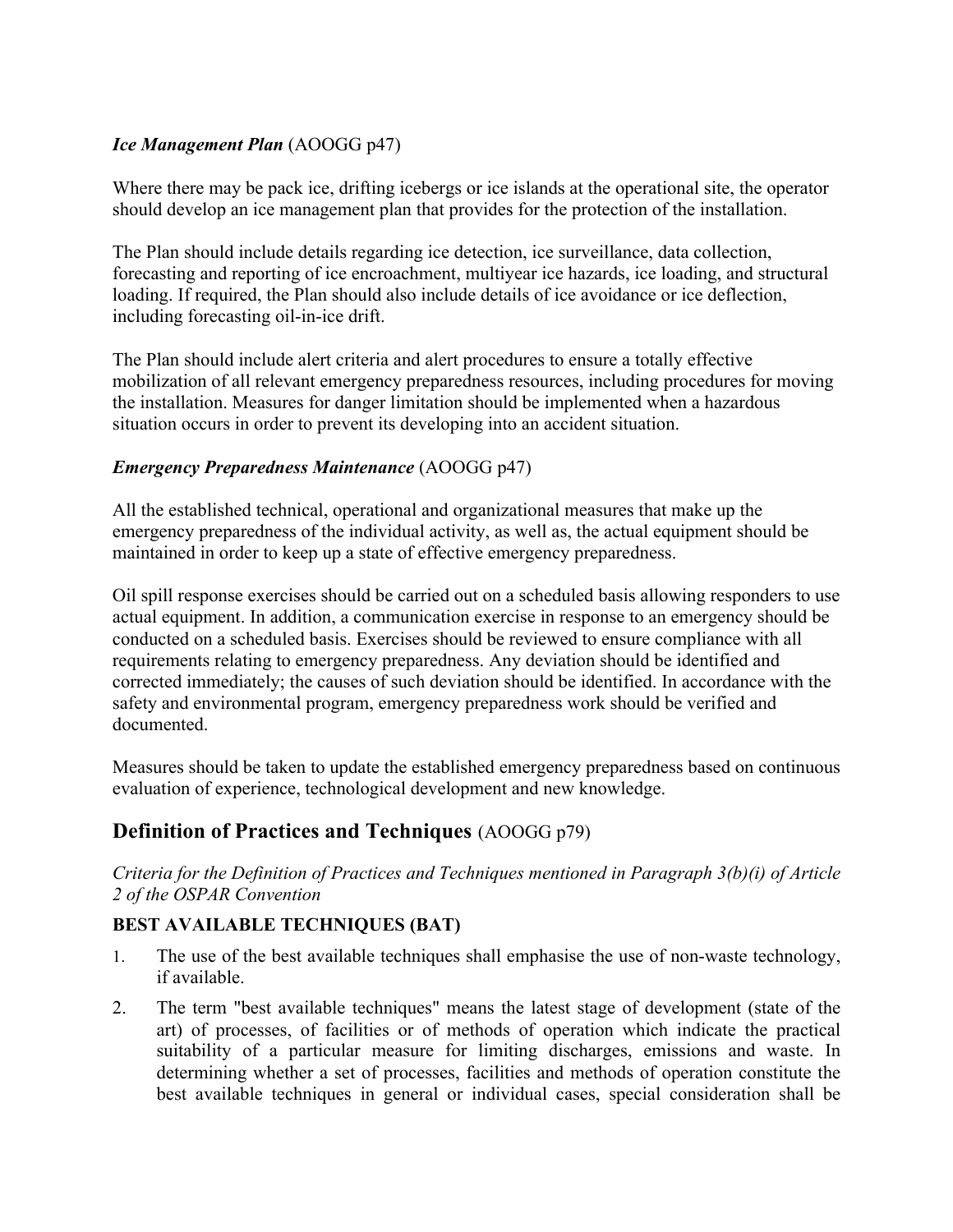given to:

- (a) comparable processes, facilities or methods of operation which have recently been successfully tried out;
- (b) technological advances and changes in scientific knowledge and understanding;
- (c) the economic feasibility of such techniques;
- (d) time limits for installation in both new and existing plants;
- (e) the nature and volume of the discharges and emissions concerned.
- 3. It therefore follows that what is "best available techniques" for a particular process will change with time in the light of technological advances, economic and social factors, as well as changes in scientific knowledge and understanding.
- 4. If the reduction of discharges and emissions resulting from the use of best available techniques does not lead to environmentally acceptable results, additional measures have to be applied.
- 5. "Techniques" include both the technology used and the way in which the installation is designed, built, maintained, operated and dismantled.

## **BEST ENVIRONMENTAL PRACTICE (BEP)**

- 6. The term "best environmental practice" means the application of the most appropriate combination of environmental control measures and strategies. In making a selection for individual cases, at least the following graduated range of measures should be considered:
	- (a) the provision of information and education to the public and to users about the environmental consequences of choice of particular activities and choice of products, their use and ultimate disposal;
	- (b) the development and application of codes of good environmental practice which covers all aspect of the activity in the product's life;
	- (c) the mandatory application of labels informing users of environmental risks related to a product, its use and ultimate disposal;
	- (d) saving resources, including energy;
	- (e) making collection and disposal systems available to the public;
	- (f) avoiding the use of hazardous substances or products and the generation of hazardous waste;
	- (g) recycling, recovery and re-use;
	- (h) the application of economic instruments to activities, products or groups of products;
	- (i) establishing a system of licensing, involving a range of restrictions or a ban.
- 7. In determining what combination of measures constitute best environmental practice, in general or individual cases, particular consideration should be given to:
	- (a) the environmental hazard of the product and its production, use and ultimate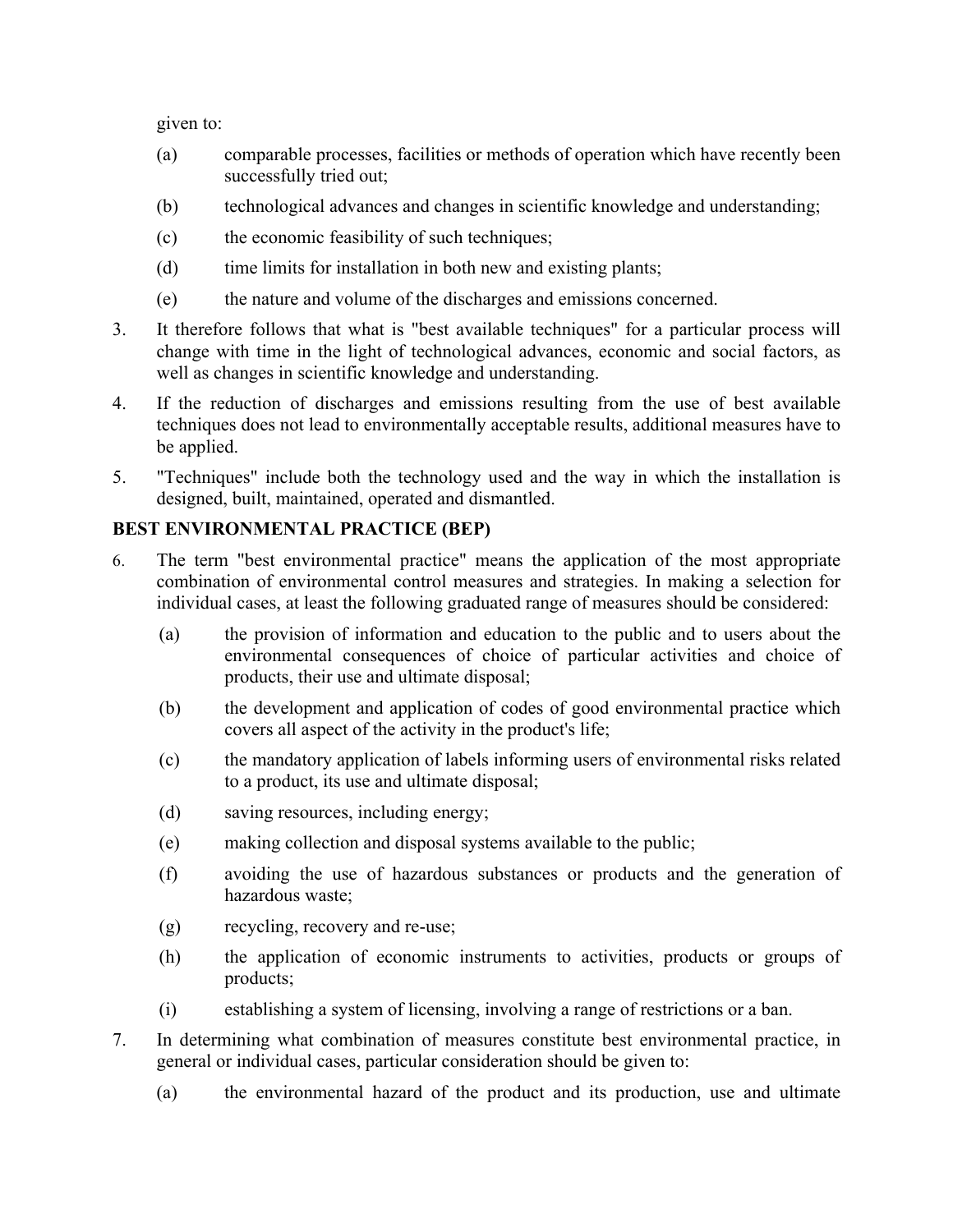disposal;

- (b) the substitution by less polluting activities or substances;
- (c) the scale of use;
- (d) the potential environmental benefit or penalty of substitute materials or activities;
- (e) advances and changes in scientific knowledge and understanding;
- (f) time limits for implementation;
- (g) social and economic implications.
- 8. It therefore follows that best environmental practice for a particular source will change with time in the light of technological advances, economic and social factors, as well as changes in scientific knowledge and understanding.
- 9. If the reduction of inputs resulting from the use of best environmental practice does not lead to environmentally acceptable results, additional measures have to be applied and best environmental practice redefined.

## **Company safety, environmental policies and objectives** (AOOGG p89)

### *Detailed elements that may be incorporated into company safety and environmental policies and objectives*

- $\Box$  Competent personnel are used during planning and implementation of the separate phases, including design, fabrication and installation and operation
- $\Box$  The operator's personnel and those of any Contractors are provided with necessary training
- $\Box$  Lines of responsibility, authority and communication are clearly defined and understood;
- $\Box$  Risk evaluation should be a part of the project management strategy in order to establish and maintain an acceptable level of health Safety and Environmental protection for the personnel and the environment;
- No activity should be performed unless and acceptable level of HSE protection can be maintained;
- Management of discharges should be achieved through the application of Best Available [Techniques/Technology]
- Experiences from arctic operations should be integrated into specifications, functional requirements, standards and procedures;
- $\Box$  Safety evaluations should be undertaken both prior to start-up and in subsequent phases of the operation;
- Administrative systems are established for the control of all documentation in all phases of the operation;
- $\Box$  Purchase documents and specifications should contain Quality Assurance requirements;
- Contractor's Quality Assurance systems should be evaluated and assessed and be the subject of regular audits;
- $\Box$  The quality of supplies and materials should be documented;
- Quality Assurance and Quality Control during operations should function effectively and